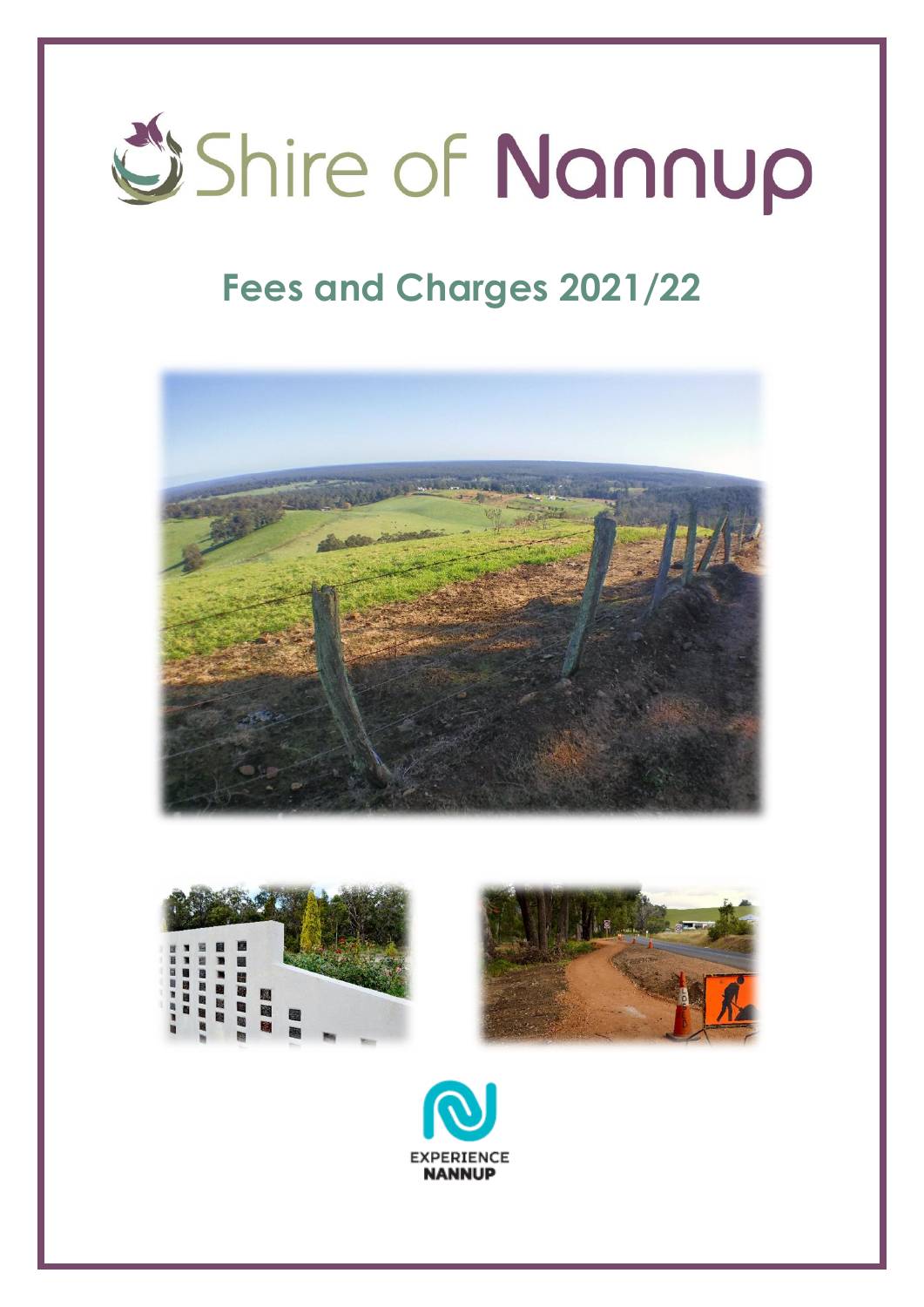| <b>SERVICE</b>                                                                                                                                                                                      | <b>Shire of Nannup FEES &amp; CHARGES 2021-22</b><br><b>UNIT</b> | <b>GST</b> | 21/22               |
|-----------------------------------------------------------------------------------------------------------------------------------------------------------------------------------------------------|------------------------------------------------------------------|------------|---------------------|
|                                                                                                                                                                                                     |                                                                  |            |                     |
| <b>LIBRARY</b>                                                                                                                                                                                      |                                                                  |            |                     |
|                                                                                                                                                                                                     |                                                                  |            |                     |
| War Clouds Over Nannup (Mr. A Hartley)                                                                                                                                                              | Each                                                             | N          | \$7.00              |
| The Nannup Heritage Trail booklet                                                                                                                                                                   | Each                                                             | N          | \$3.00              |
|                                                                                                                                                                                                     |                                                                  |            |                     |
| <b>ADMINISTRATIVE SERVICES</b>                                                                                                                                                                      |                                                                  |            |                     |
| Information Requiring Dedicated Staff Time                                                                                                                                                          | Per 15 Mins                                                      | Y          | \$30.00             |
|                                                                                                                                                                                                     | Per Hour                                                         | Υ          | \$110.00            |
| Account Enquiries - Rates Only                                                                                                                                                                      | Per Enquiry                                                      | Y          | \$65.00             |
| Rates, Orders & Requisitions - Report to Settlement Agent or like                                                                                                                                   | Per Report                                                       | Υ          | \$105.00            |
| Sale of Electoral Roll                                                                                                                                                                              | Per Roll                                                         | Y          | \$35.00             |
|                                                                                                                                                                                                     |                                                                  |            |                     |
| Freedom of Information Requests (as set by FOI Regulations 1993 Schedule 1)                                                                                                                         |                                                                  |            |                     |
| - Application for FOI                                                                                                                                                                               | Per Application                                                  | N          | \$30.00             |
| - Staff Time Dealing With Application                                                                                                                                                               | Per Hour (Pro Rata)                                              | N          | \$30.00             |
| - Access Time Supervised by Staff                                                                                                                                                                   | Per Hour (Pro Rata)                                              | N          | \$30.00             |
| - Photocopying:                                                                                                                                                                                     |                                                                  |            |                     |
| - Staff Time to Copy Information                                                                                                                                                                    | Per Hour (Pro Rata)                                              | N          | \$30.00             |
| - Cost Per Copy                                                                                                                                                                                     |                                                                  | N          | \$0.20              |
|                                                                                                                                                                                                     |                                                                  |            |                     |
| <b>Key Bond</b>                                                                                                                                                                                     |                                                                  |            |                     |
| Key bond for Hire of Facility exceeding 5 Days (refundable on Return)                                                                                                                               | 1                                                                | N          | \$100.00            |
| <b>TOWN HALL</b>                                                                                                                                                                                    |                                                                  |            |                     |
| Bond for All Bookings                                                                                                                                                                               | Per Hire                                                         | N          | \$205.00            |
| Surcharge For Gas Heating                                                                                                                                                                           | Per Hour                                                         | Υ          | \$6.00              |
| Surcharge For Gas Heating                                                                                                                                                                           | Per Day                                                          | Υ          | \$42.00             |
|                                                                                                                                                                                                     |                                                                  |            |                     |
| <b>Hourly Rate - Active Sporting Event Hire</b>                                                                                                                                                     | Per Hour                                                         | Υ          | \$28.00             |
| Session Rate - Morning (8 AM - 12 NOON)                                                                                                                                                             | Per Session                                                      | Υ          | \$74.00             |
| - Afternoon (12 NOON - 5 PM)                                                                                                                                                                        | Per Session                                                      | Y          | \$74.00             |
| - Evening (After 5PM)                                                                                                                                                                               | Per Session                                                      | Υ          | \$74.00             |
|                                                                                                                                                                                                     | Per Day                                                          | Y          | \$141.00            |
| Daily Rate                                                                                                                                                                                          |                                                                  |            |                     |
| Seasonal Booking Option<br>Based on 85% of hour hall hire x 10 weeks = $($ (\$27.00 x 10)*0.85) =<br>\$229.50)                                                                                      | Per Term per hour                                                | Υ          | \$235.00            |
|                                                                                                                                                                                                     |                                                                  |            |                     |
|                                                                                                                                                                                                     |                                                                  | Y          | \$94.00             |
| - Afternoon (12 NOON - 5 PM)                                                                                                                                                                        |                                                                  | Y          | \$94.00             |
| - Evening (After 5PM)                                                                                                                                                                               |                                                                  | Y          | \$94.00             |
|                                                                                                                                                                                                     |                                                                  | Υ          | \$175.00            |
|                                                                                                                                                                                                     | Per Day                                                          | Y          | \$178.00            |
| Social Events Session Rate - Morning (8 AM - 12 NOON)<br>Social Events - Daily Rate<br><b>Funeral Services</b><br>Long Term Hire (Passive Use Only) - Two Days<br>Surcharge For Alcohol Consumption | Per Day<br>Per Session                                           | Υ<br>Υ     | \$121.00<br>\$64.00 |

Funeral Services **Per Day** Per Day **Per Day** Per Day **Per Day** 9359.00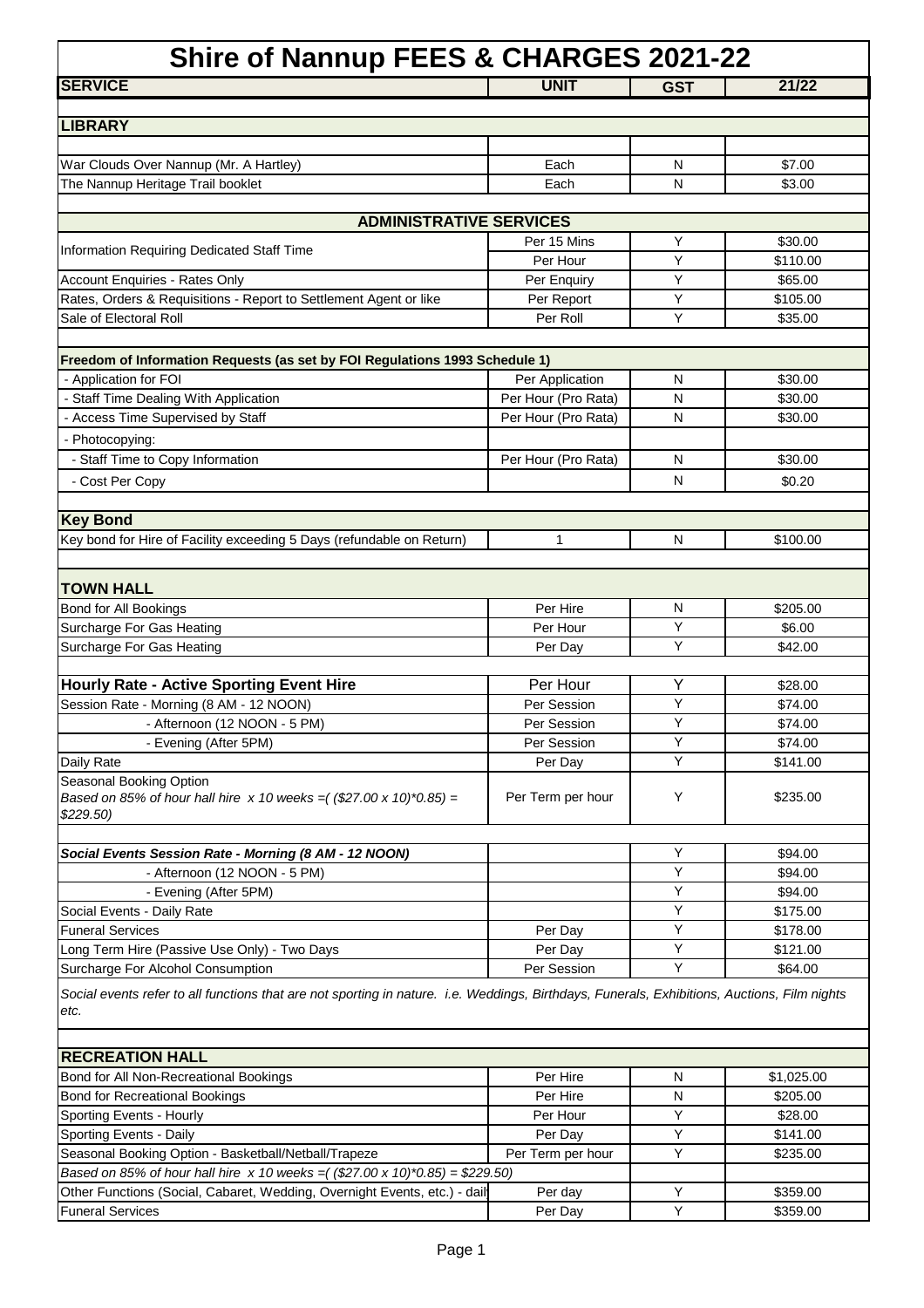| <b>Shire of Nannup FEES &amp; CHARGES 2021-22</b>                                                                                                      |                     |            |            |  |
|--------------------------------------------------------------------------------------------------------------------------------------------------------|---------------------|------------|------------|--|
| <b>SERVICE</b>                                                                                                                                         | <b>UNIT</b>         | <b>GST</b> | 21/22      |  |
| <b>Funeral Services - Bond</b>                                                                                                                         | Per Hire            | N          | \$205.00   |  |
| Long Term Hire - Two Days                                                                                                                              | Per Day             | Υ          | \$256.00   |  |
| *Non recreational bookings refer to all social functions that are not sporting in nature. i.e. Weddings, Birthdays, Funerals, Exhibitions,<br>Auctions |                     |            |            |  |
| <b>COMMUNITY MEETING ROOM -NO SOCIAL BOOKINGS</b>                                                                                                      |                     |            |            |  |
| Bond for All Bookings (Except Passive Use)                                                                                                             | Per Session         | Y          | \$205.00   |  |
| Full day meeting fee hire                                                                                                                              | per day             | Y          | \$116.00   |  |
| Hourly Fee - Minimum booking 2 hours to cover cost of utilities and clean                                                                              | per hour            | Υ          | \$14.00    |  |
| <b>MISCELLANEOUS EQUIPMENT</b>                                                                                                                         |                     |            |            |  |
| <b>Hire of Trestles</b>                                                                                                                                | Each                | Y          | \$10.00    |  |
| Hire of Polypropylene Chairs - Individual                                                                                                              | Each                | Υ          | \$3.00     |  |
| Hire of Public Address (PA) Equipment                                                                                                                  | Per Day             | Y          | \$27.00    |  |
| <b>FOOTBALL / CRICKET OVAL</b>                                                                                                                         |                     |            |            |  |
| <b>Community Sporting Groups</b>                                                                                                                       | Per Day             | Y          | \$72.00    |  |
| Other Groups (\$200 Bond Required)                                                                                                                     | Per Day             | Y          | \$72.00    |  |
| Seasonal Charge                                                                                                                                        | Per Year            | Y          | \$523.00   |  |
|                                                                                                                                                        | Per Day Per Change  |            |            |  |
| Change Rooms                                                                                                                                           | Room                | Y          | \$32.00    |  |
| <b>TOWN GREENS</b>                                                                                                                                     |                     |            |            |  |
| Village Green                                                                                                                                          | Per Day             | Y          | \$72.00    |  |
| Old Roads Board Building Park                                                                                                                          | Per Day             | Y          | \$72.00    |  |
| <b>Event Rubbish Bond</b>                                                                                                                              | Per Event           | N          | \$601.00   |  |
|                                                                                                                                                        |                     |            |            |  |
| <b>OVERFLOW CAMPING AREAS</b>                                                                                                                          |                     | Y          |            |  |
| No Facilities Required                                                                                                                                 | Per Person          |            | \$14.00    |  |
| Large Festival Camping                                                                                                                                 | Per Person          | Y          | \$4.00     |  |
| Facilities Required (\$250.00 Bond for Group Booking)<br>Nannup Caravan Park Community Events - Electricity and water charges per outlets used         | Per Person          |            | \$16.00    |  |
|                                                                                                                                                        |                     |            |            |  |
| <b>FORESHORE PARK</b>                                                                                                                                  |                     |            |            |  |
| Bond for All Bookings                                                                                                                                  | Per Hire            | Y          | \$666.00   |  |
| <b>ALL FACILITIES - NO POWER</b>                                                                                                                       |                     |            |            |  |
| Not-For-Profit Incorporated Local Community Groups                                                                                                     | Per Day             | Y          | \$87.00    |  |
| All Other Community Groups                                                                                                                             | Per Day             | Y          | \$351.00   |  |
| Commercial Use                                                                                                                                         | Per Day             | Y          | \$459.00   |  |
| <b>ALL FACILITIES</b>                                                                                                                                  |                     |            |            |  |
| Not-For-Profit Incorporated Local Community Groups                                                                                                     | Per Day             | Υ          | \$194.00   |  |
| All Other Community Groups                                                                                                                             | Per Day             | Y          | \$1,010.00 |  |
| <b>CONSUMER POLES</b>                                                                                                                                  |                     |            |            |  |
| Each Pole                                                                                                                                              | Per Day             | Y          | \$36.00    |  |
| Note: Actual Cost of the account for the period will be charged when being used for more than just street stalls.                                      |                     |            |            |  |
| <b>RAC Electric Car Recharge Facility</b>                                                                                                              |                     |            |            |  |
| Per Kilowatt Hour                                                                                                                                      | per kilowatt hour   | Υ          | \$0.50     |  |
|                                                                                                                                                        |                     |            |            |  |
| FIRE CONTROL NON-COMPLIANT PRIVATE LAND                                                                                                                |                     |            |            |  |
| Application for Fire Break Variation                                                                                                                   |                     |            |            |  |
| - One (1) Year                                                                                                                                         | Per Lot Applied For | Υ          | \$51.00    |  |
| - Five (5) Year                                                                                                                                        | Per Lot Applied For | Υ          | \$103.00   |  |
| Firebreaks Fine - failing to comply with Section 33 (3) maximum penalty<br>\$5,000                                                                     | Each                | Y          | \$256.00   |  |
| Non Compliance - Administration Fee                                                                                                                    |                     |            | \$154.00   |  |
| Contractor Fee - actual cost                                                                                                                           |                     |            | At cost    |  |
|                                                                                                                                                        |                     |            |            |  |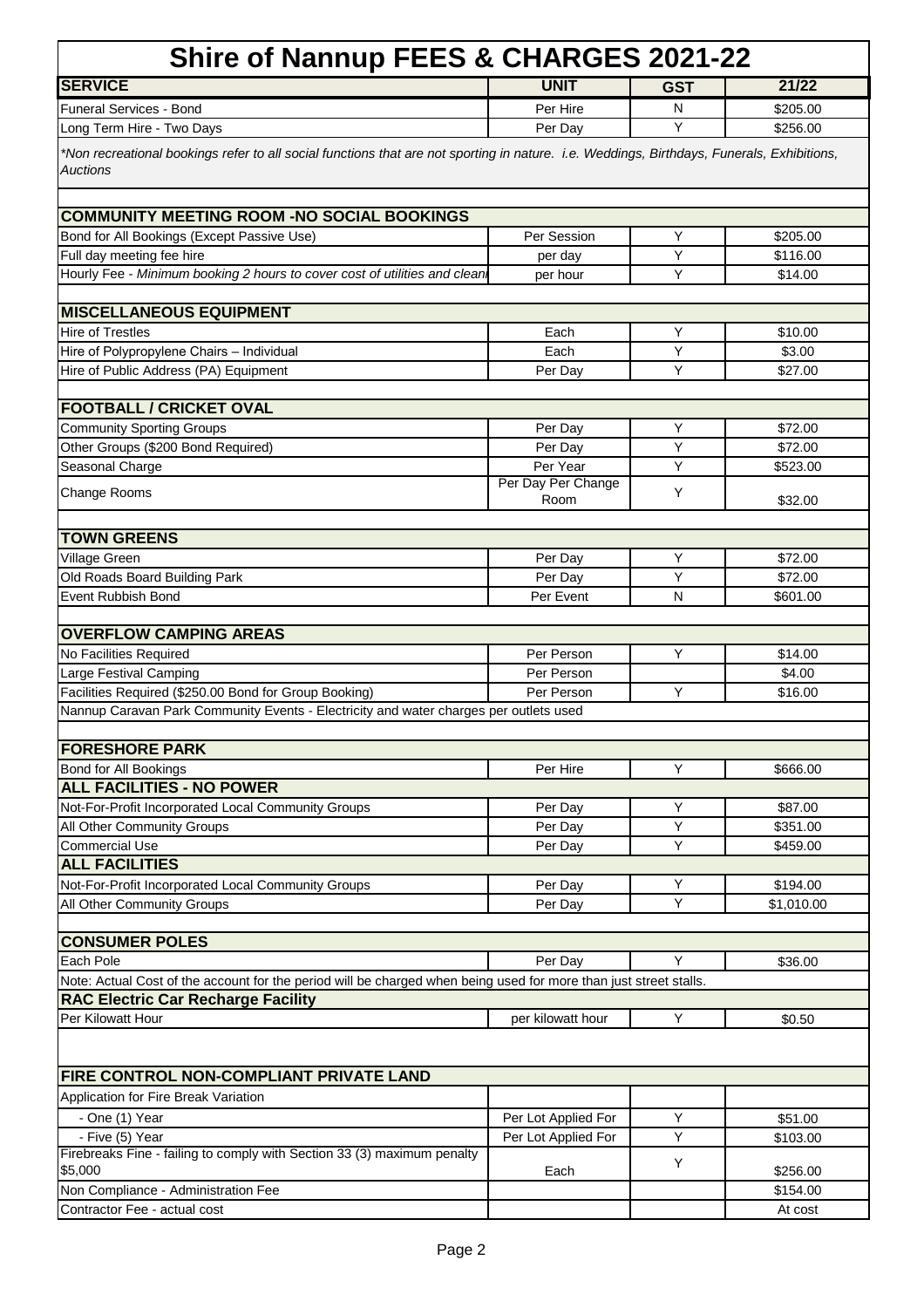| Shire of Nannup FEES & CHARGES 2021-22                                                                                               |             |                     |          |  |
|--------------------------------------------------------------------------------------------------------------------------------------|-------------|---------------------|----------|--|
| <b>SERVICE</b>                                                                                                                       | <b>UNIT</b> | <b>GST</b>          | 21/22    |  |
|                                                                                                                                      |             |                     |          |  |
| <b>INFRINGMENTS</b>                                                                                                                  |             |                     |          |  |
| <b>Enforcement Final Demand</b>                                                                                                      | Each        | N                   |          |  |
| <b>Enforcement Registry Certificate</b>                                                                                              | Each        | N                   |          |  |
| <b>Enforcement Registry Registration Fee</b>                                                                                         | Each        | N                   |          |  |
| The full list of current Bush Fire modified penalty infringements issued under the Bush Fire Regulations 1954 can be found under the |             |                     |          |  |
| Bush Fires (Infringement) Regulations 1978:                                                                                          |             |                     |          |  |
| https://www.legislation.wa.gov.au/legislation/statutes.nsf/law_s4311.html                                                            |             |                     |          |  |
| Other infringements rangers may issue can be found under the subsidiary legislation relevant to the acts.                            |             |                     |          |  |
|                                                                                                                                      |             |                     |          |  |
| <b>ENVIRONMENTAL HEALTH</b>                                                                                                          |             |                     |          |  |
| <b>FOOD PREMISES:</b>                                                                                                                |             |                     |          |  |
| Notification (where full registration not required)                                                                                  | Each        | Υ                   | \$59.00  |  |
| Registration (food business in Shire)                                                                                                | Each        | Y                   | \$125.00 |  |
| Inspection Fee - High/Medium Risk                                                                                                    | Each        | Υ                   | \$159.00 |  |
| Inspection Fee - Low Risk                                                                                                            | Each        | Υ                   | \$92.00  |  |
| Food Premises Fit Out Approval - High/Medium Risk (Includes Notificatio                                                              | Each        | Υ                   | \$240.00 |  |
| Food Premises Fit Out Approval - Low Risk (Includes Notification)                                                                    | Each        | Υ                   | \$177.00 |  |
| Follow Up Inspections <30 Mins Officer Time                                                                                          | Each        | Y                   | \$63.00  |  |
| Follow Up Inspections 30 Mins or more Officer Time                                                                                   | Each        | Y                   | \$94.00  |  |
| Food Spoilt (Written Confirmation of Disposal)                                                                                       | Each        | Υ                   | \$105.00 |  |
| Hairdressing Fit Out Approval                                                                                                        | Each        | Υ<br>$\overline{Y}$ | \$120.00 |  |
| Beauty Therapy/Skin Piercing Fit Out Approval                                                                                        | Each        | Y                   | \$120.00 |  |
| Registration - Lodging House                                                                                                         | Each        | Υ                   | \$174.00 |  |
| Seized Food Analysis                                                                                                                 | Each        | Y                   | \$59.00  |  |
| <b>Food Sampling Request</b>                                                                                                         | Each        |                     | \$219.00 |  |
| TEMPORARY FOOD PREMISES (STALL HOLDERS)                                                                                              |             |                     |          |  |
| Festival Notification - per event                                                                                                    | Each        | Y                   | \$33.00  |  |
|                                                                                                                                      |             |                     |          |  |
| <b>OTHER ENVIRONMENTAL HEALTH CHARGES:</b>                                                                                           |             |                     |          |  |
| Section 39 (Liquor Licensing) Certificates                                                                                           | Each        | N                   | \$103.00 |  |
| Noise Monitoring - Non-Complying Event                                                                                               | Each        | Υ                   | \$592.00 |  |
| Temporary Accommodation Approval                                                                                                     | Each        | Y                   | \$125.00 |  |
| Extension of Temporary Accommodation Approval                                                                                        | Each        | Y                   | \$125.00 |  |
|                                                                                                                                      |             |                     |          |  |
| <b>WATER TESTING:</b>                                                                                                                |             |                     |          |  |
| <b>Bacteriological Testing</b>                                                                                                       | Per Test    | Y                   | \$144.00 |  |
| Chemical Testing (Plus Cost of Analysis)                                                                                             | Per Test    | Υ                   | \$144.00 |  |
| Regular Water Testing (6 Per Year)                                                                                                   | Per Year    | $\overline{Y}$      | \$584.00 |  |
|                                                                                                                                      |             |                     |          |  |
| HEALTH (TREATMENT OF SEWERAGE AND DISPOSAL OF EFFLUENT AND LIQUID WASTE) REGULATIONS 1994                                            |             |                     |          |  |
| <b>SEPTIC TANKS:</b>                                                                                                                 |             |                     |          |  |
| <b>Application Fee</b>                                                                                                               | Each        | Υ                   | \$118.00 |  |
| Inspection Fee                                                                                                                       | Each        | Y                   | \$118.00 |  |
|                                                                                                                                      |             |                     |          |  |
| <b>CARAVAN PARKS AND CAMPING GROUNDS REGULATIONS 1997 SCHEDULE 3</b>                                                                 |             |                     |          |  |
| Caravan & Camping Facility                                                                                                           |             |                     |          |  |
| Minimum Fee                                                                                                                          | Per Licence | N                   | \$200.00 |  |
| Short or Long Stay (Caravan) Sites                                                                                                   | Per site    | N                   | \$6.00   |  |
| Camp Site                                                                                                                            | Per site    | N                   | \$3.00   |  |
| <b>Overflow Site</b>                                                                                                                 | Per site    | ${\sf N}$           | \$1.50   |  |
| <b>Temporary Licence Facility</b>                                                                                                    |             |                     |          |  |
| Pro rata amount of the fees payable for a Caravan & Camping Facility                                                                 | Per site    | N                   |          |  |
| above for the period of time for which the licence is to be in force with                                                            |             |                     |          |  |
| a minimum fee as noted below.                                                                                                        |             |                     |          |  |
| Temporary Licence Facility - Minimum Fee                                                                                             | Per Licence | N                   | \$100.00 |  |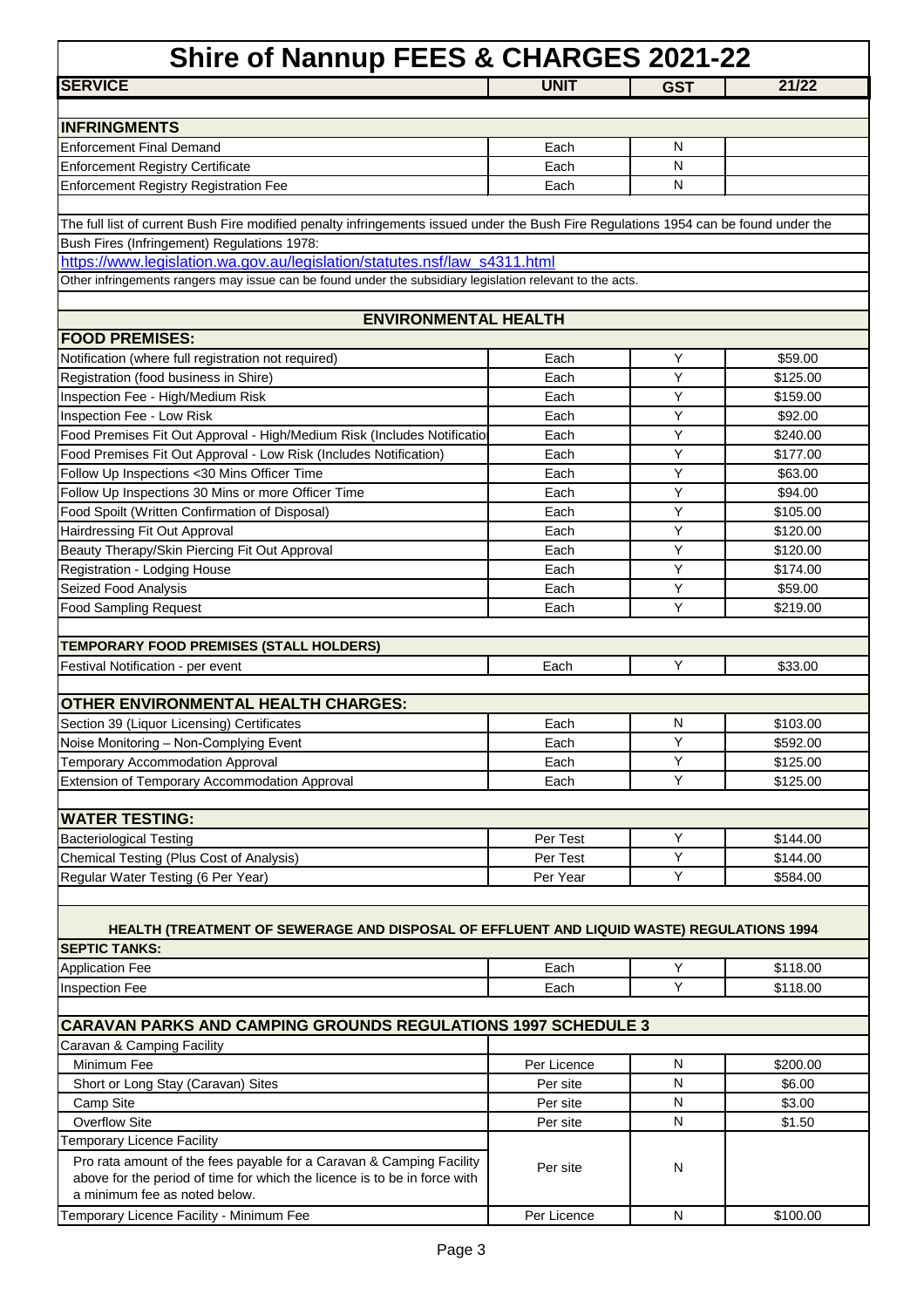| <b>Shire of Nannup FEES &amp; CHARGES 2021-22</b>                                                                        |                             |            |                                              |
|--------------------------------------------------------------------------------------------------------------------------|-----------------------------|------------|----------------------------------------------|
| <b>SERVICE</b>                                                                                                           | <b>UNIT</b>                 | <b>GST</b> | 21/22                                        |
| Additional Fee by Way of Penalty for Renewal After Expiry                                                                | Per Licence                 | N          | \$20.00                                      |
| Application for Caravan Annexes or Park Home Approval                                                                    | Each                        | N          | \$80.00                                      |
| Transfer of Facility License (Caravan Park/Camp Ground)                                                                  | Each                        | N          | \$100.00                                     |
|                                                                                                                          |                             |            |                                              |
| HEALTH (OFFENSIVE TRADES FEES) REGULATIONS 1976:                                                                         |                             |            |                                              |
| Slaughterhouses                                                                                                          | Per Application             | N          | \$298.00                                     |
| Piggeries                                                                                                                | Per Application             | N          | \$298.00                                     |
| <b>Artificial Manure Depots</b>                                                                                          | Per Application             | ${\sf N}$  | \$211.00                                     |
| <b>Bone Mills</b>                                                                                                        | Per Application             | ${\sf N}$  | \$171.00                                     |
| Places for Storing, Drying or Preserving Bones                                                                           | Per Application             | N          | \$171.00                                     |
| Fat Melting, Fat Extraction or Tallow Melting Establishments:                                                            |                             |            |                                              |
| <b>Butcher Shops &amp; Similar</b>                                                                                       | Per Application             | N          | \$171.00                                     |
| Larger Establishments                                                                                                    | Per Application             | N          | \$171.00                                     |
| <b>Blood Drying</b>                                                                                                      | Per Application             | N          | \$171.00                                     |
| Gut Scraping, Preparation of Sausage Skins                                                                               | Per Application             | N          | \$171.00                                     |
| Fellmongeries                                                                                                            | Per Application             | N          | \$171.00                                     |
| Manure Works                                                                                                             | Per Application             | N          | \$211.00                                     |
| <b>Fish Curing Establishments</b>                                                                                        | Per Application             | N          | \$211.00                                     |
| Laundries, Dry Cleaning Establishments                                                                                   | Per Application             | N          | \$147.00                                     |
| <b>Bone Merchant Premises</b>                                                                                            | Per Application             | N          | \$171.00                                     |
| <b>Flock Factories</b>                                                                                                   | Per Application             | N          | \$171.00                                     |
| Knackeries                                                                                                               | Per Application             | N          | \$298.00                                     |
| <b>Poultry Processing Establishments</b>                                                                                 | Per Application             | N          | \$298.00                                     |
| <b>Poultry Farming</b>                                                                                                   | Per Application             | N          | \$298.00                                     |
| Rabbit Farming                                                                                                           | Per Application             | N          | \$298.00                                     |
| Fish Processing Establishments in which Whole Fish are Cleaned &<br>Prepared                                             | Per Application             | N          | \$298.00                                     |
| Shellfish & Crustacean Processing Establishments                                                                         | Per Application             | ${\sf N}$  | \$298.00                                     |
| Any Other Offensive Trade Not Specified                                                                                  | Per Application             | N          | \$298.00                                     |
| HEALTH (PUBLIC BUILDINGS) REGULATIONS 1992:                                                                              |                             |            |                                              |
| Inspection of Premises on Request                                                                                        | Per Application             | Υ          | \$178.00                                     |
| Environmental Assessment & Reports on Request                                                                            | Per Application             | Υ          | \$178.00                                     |
| Public Building Approval <1,000 People                                                                                   | Per Application             | N          | \$280.00                                     |
| Public Building Approval 1,000 People or more                                                                            | Per Application             | N          | \$560.00                                     |
|                                                                                                                          |                             |            |                                              |
| <b>BUILDING CONTROL</b>                                                                                                  |                             |            |                                              |
| <b>BUILDING PERMIT</b>                                                                                                   |                             |            |                                              |
| Uncertified Application Class 1 or Class 10 Building/Structure - Minimum<br>Fee                                          | Per Application             | N          | \$110.00                                     |
| Uncertified Application Class 1 or Class 10 Building/Structure - Scale                                                   |                             |            | 0.32% of value of                            |
| Fee                                                                                                                      | Per Application             | N          | construction                                 |
| Request for Certification of Construction, Building Compliance or other<br>compliance (Minimum \$110 inc GST and travel) | Per Application Per<br>Hour | Y          | \$110                                        |
| <b>Certified Application:</b>                                                                                            |                             |            |                                              |
| - Class 1 or Class 10 Building/Structure - Minimum Fee                                                                   | Per Application             | N          | \$110.00                                     |
| - Class 1 or Class 10 Building/Structure - Scale Fee                                                                     | Per Application             | N          | 0.19% of estimated<br>value of building work |
| - Class 2 to 9 Building/Structure - Minimum Fee                                                                          | Per Application             | N          | \$110.00                                     |
| - Class 2 to 9 Building/Structure - Scale Fee                                                                            | Per Application             | N          | 0.09% of estimated<br>value of building work |
|                                                                                                                          |                             |            |                                              |
| <b>BUILDING PERMIT EXTENSION</b><br>Major Reassessments (Estimated Value of Construction Remaining):                     |                             |            |                                              |
| - Class 1 or Class 10 Building/Structure - Minimum Fee                                                                   | Per Application             | N          | \$110.00                                     |
|                                                                                                                          |                             |            |                                              |
| - Class 1 or Class 10 Building/Structure - Scale Fee                                                                     | Per Application             | N          | 0.32% of value of<br>construction            |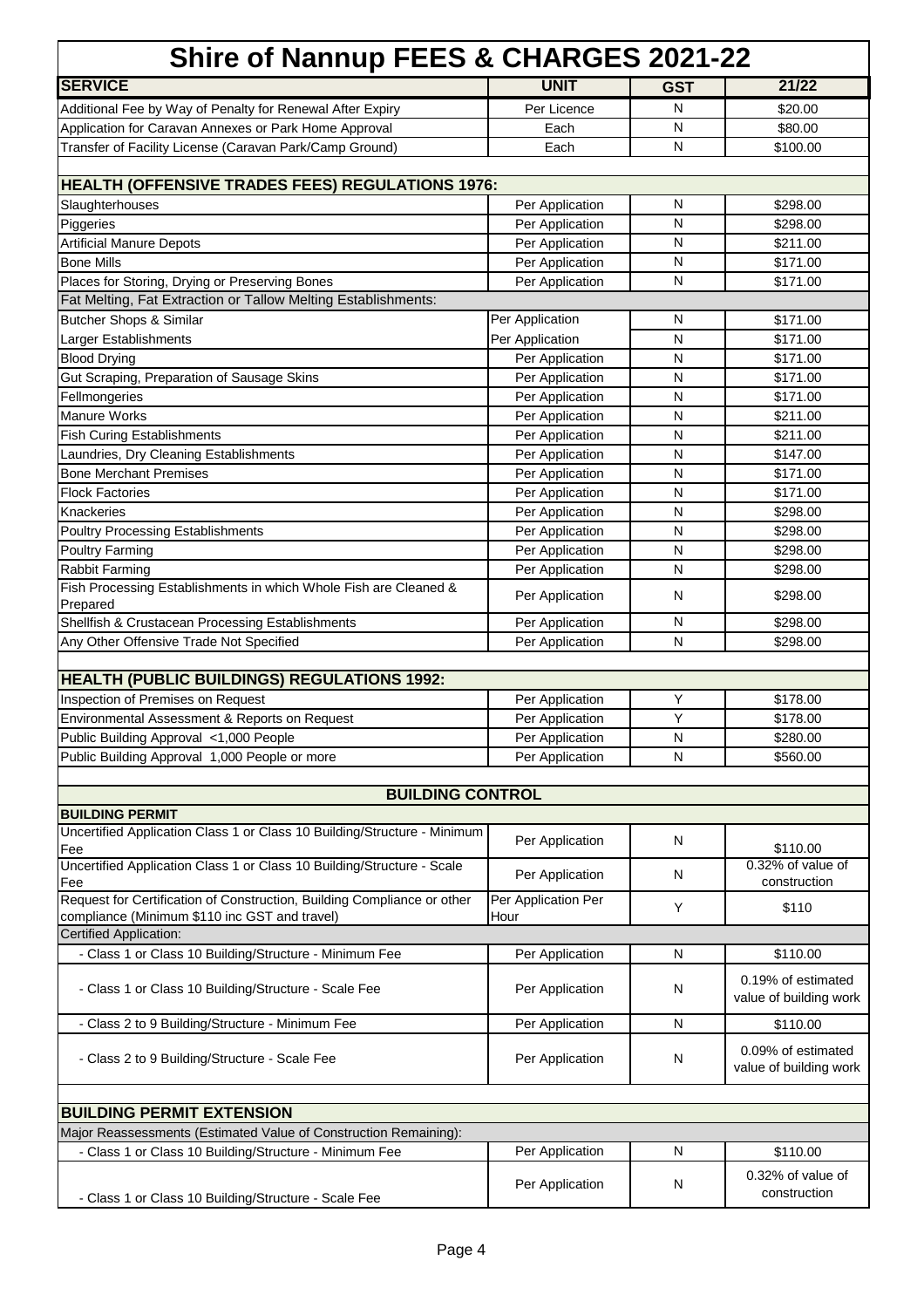| <b>UNIT</b><br>Per Application<br>Per Application<br>Per Application<br>Per Application Per<br>Each<br>Per Storey<br>Per Application<br>Each<br>Each<br>Each<br>Each<br>Each<br>Per Application<br>Each Strata Unit | <b>GST</b><br>${\sf N}$<br>N<br>$\mathsf{N}$<br>Y<br>N<br>N<br>N<br>N<br>N<br>$\overline{N}$<br>$\mathsf{N}$<br>$\mathsf{N}$<br>$\mathsf{N}$ | 21/22<br>\$110.00<br>0.19% of value of<br>construction<br>\$110.00<br>\$110.00<br>\$110.00<br>\$110.00<br>\$110.00<br>\$800.00<br>\$110.00<br>\$110.00<br>\$110.00<br>\$110.00 |
|---------------------------------------------------------------------------------------------------------------------------------------------------------------------------------------------------------------------|----------------------------------------------------------------------------------------------------------------------------------------------|--------------------------------------------------------------------------------------------------------------------------------------------------------------------------------|
|                                                                                                                                                                                                                     |                                                                                                                                              |                                                                                                                                                                                |
|                                                                                                                                                                                                                     |                                                                                                                                              |                                                                                                                                                                                |
|                                                                                                                                                                                                                     |                                                                                                                                              |                                                                                                                                                                                |
|                                                                                                                                                                                                                     |                                                                                                                                              |                                                                                                                                                                                |
|                                                                                                                                                                                                                     |                                                                                                                                              |                                                                                                                                                                                |
|                                                                                                                                                                                                                     |                                                                                                                                              |                                                                                                                                                                                |
|                                                                                                                                                                                                                     |                                                                                                                                              |                                                                                                                                                                                |
|                                                                                                                                                                                                                     |                                                                                                                                              |                                                                                                                                                                                |
|                                                                                                                                                                                                                     |                                                                                                                                              |                                                                                                                                                                                |
|                                                                                                                                                                                                                     |                                                                                                                                              |                                                                                                                                                                                |
|                                                                                                                                                                                                                     |                                                                                                                                              |                                                                                                                                                                                |
|                                                                                                                                                                                                                     |                                                                                                                                              |                                                                                                                                                                                |
|                                                                                                                                                                                                                     |                                                                                                                                              |                                                                                                                                                                                |
|                                                                                                                                                                                                                     |                                                                                                                                              |                                                                                                                                                                                |
|                                                                                                                                                                                                                     |                                                                                                                                              |                                                                                                                                                                                |
|                                                                                                                                                                                                                     |                                                                                                                                              |                                                                                                                                                                                |
|                                                                                                                                                                                                                     |                                                                                                                                              |                                                                                                                                                                                |
|                                                                                                                                                                                                                     |                                                                                                                                              | \$115.00                                                                                                                                                                       |
|                                                                                                                                                                                                                     | $\mathsf{N}$                                                                                                                                 | \$11.60                                                                                                                                                                        |
|                                                                                                                                                                                                                     | ${\sf N}$                                                                                                                                    | \$110.00                                                                                                                                                                       |
|                                                                                                                                                                                                                     |                                                                                                                                              |                                                                                                                                                                                |
| Each                                                                                                                                                                                                                | N                                                                                                                                            | 0.18% of estimated<br>value of building work                                                                                                                                   |
| Each                                                                                                                                                                                                                | N                                                                                                                                            | 0.38% of estimated<br>value of building work                                                                                                                                   |
| Each                                                                                                                                                                                                                | N                                                                                                                                            | \$110.00                                                                                                                                                                       |
|                                                                                                                                                                                                                     |                                                                                                                                              |                                                                                                                                                                                |
| Each                                                                                                                                                                                                                |                                                                                                                                              | \$110.00                                                                                                                                                                       |
| Each                                                                                                                                                                                                                | N                                                                                                                                            | \$110.00                                                                                                                                                                       |
|                                                                                                                                                                                                                     |                                                                                                                                              |                                                                                                                                                                                |
|                                                                                                                                                                                                                     |                                                                                                                                              |                                                                                                                                                                                |
|                                                                                                                                                                                                                     |                                                                                                                                              | \$2,160.15                                                                                                                                                                     |
|                                                                                                                                                                                                                     |                                                                                                                                              |                                                                                                                                                                                |
|                                                                                                                                                                                                                     |                                                                                                                                              | \$77.00                                                                                                                                                                        |
|                                                                                                                                                                                                                     | Y                                                                                                                                            | \$51.00                                                                                                                                                                        |
|                                                                                                                                                                                                                     |                                                                                                                                              |                                                                                                                                                                                |
| Each                                                                                                                                                                                                                | $\mathsf{N}$                                                                                                                                 | \$3,075.00                                                                                                                                                                     |
| Each                                                                                                                                                                                                                | N                                                                                                                                            | \$6,150.00                                                                                                                                                                     |
| Each                                                                                                                                                                                                                | $\mathsf{N}$                                                                                                                                 | \$5,125.00                                                                                                                                                                     |
| Each                                                                                                                                                                                                                | N                                                                                                                                            | \$7,688.00                                                                                                                                                                     |
|                                                                                                                                                                                                                     |                                                                                                                                              |                                                                                                                                                                                |
|                                                                                                                                                                                                                     | $\mathsf{N}$                                                                                                                                 | 0.2% of value of<br>construction $> $20,000$                                                                                                                                   |
|                                                                                                                                                                                                                     |                                                                                                                                              |                                                                                                                                                                                |
|                                                                                                                                                                                                                     | N                                                                                                                                            | \$61.65                                                                                                                                                                        |
|                                                                                                                                                                                                                     |                                                                                                                                              | 0.137% of value of                                                                                                                                                             |
|                                                                                                                                                                                                                     |                                                                                                                                              | work                                                                                                                                                                           |
| Per Application                                                                                                                                                                                                     | N                                                                                                                                            | \$61.65                                                                                                                                                                        |
| Per Application                                                                                                                                                                                                     | N                                                                                                                                            | \$123.30                                                                                                                                                                       |
| Per Application                                                                                                                                                                                                     | N                                                                                                                                            | $0.274\%$ of value of<br>work                                                                                                                                                  |
|                                                                                                                                                                                                                     | Each<br>Each<br>Each<br>Each<br>Per Application<br>Per Application                                                                           | N<br>N<br>Υ<br>N                                                                                                                                                               |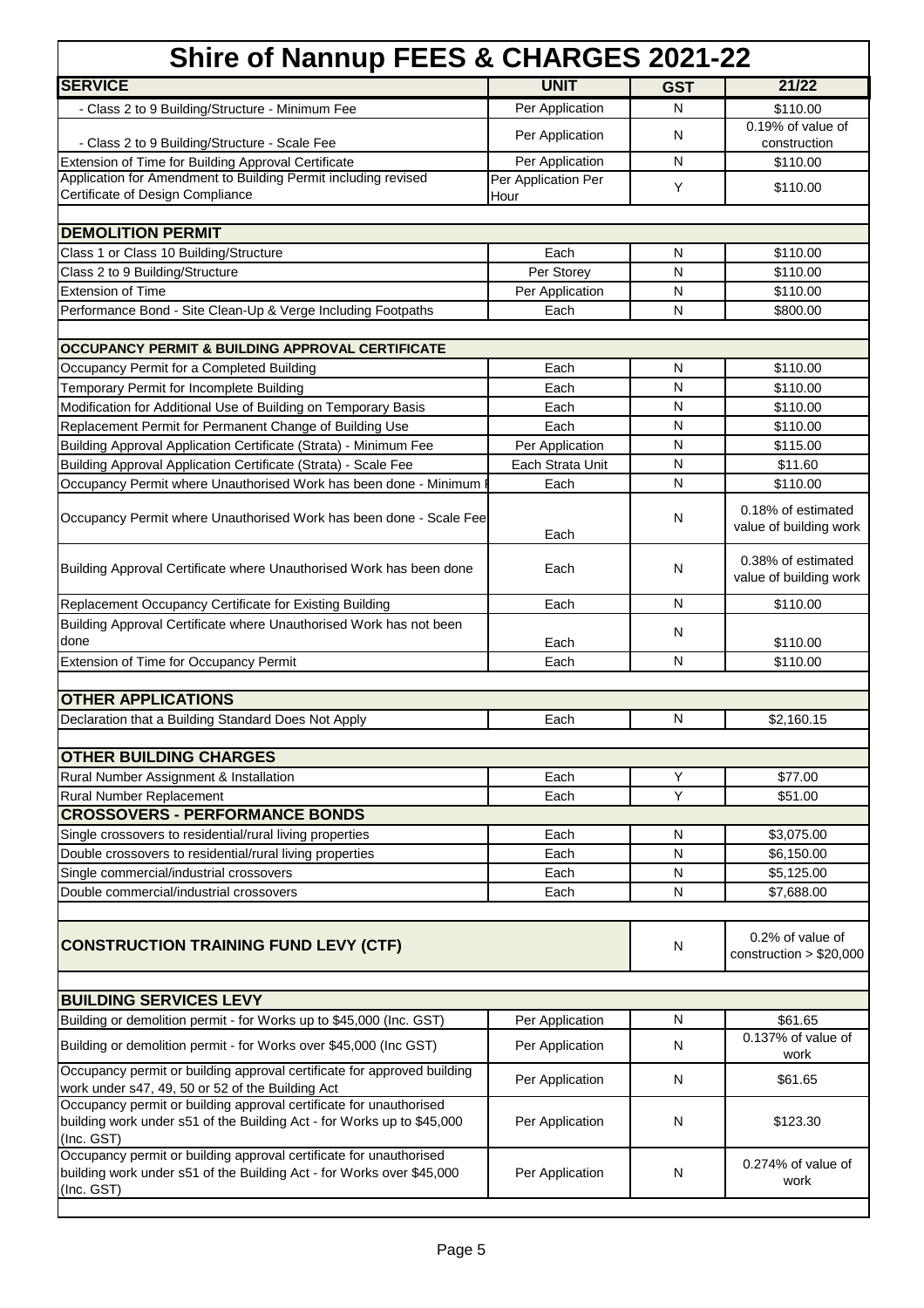| <b>Shire of Nannup FEES &amp; CHARGES 2021-22</b>                                                                                                              |                 |            |            |  |
|----------------------------------------------------------------------------------------------------------------------------------------------------------------|-----------------|------------|------------|--|
| <b>SERVICE</b>                                                                                                                                                 | <b>UNIT</b>     | <b>GST</b> | 21/22      |  |
| <b>BUILDING PLAN SEARCHES AND RESEARCH FEE</b>                                                                                                                 |                 |            |            |  |
| <b>Building Plans</b>                                                                                                                                          | Each            | N          | \$65.00    |  |
| Provide Copy of Housing Indemnity Insurance Policy                                                                                                             | Each            | N          | \$65.00    |  |
| Copy of Archived Building Plans                                                                                                                                | Each            | Υ          | \$96.00    |  |
|                                                                                                                                                                |                 |            |            |  |
| <b>BUILDING INSPECTION AND REPORTS</b>                                                                                                                         |                 |            |            |  |
| Housing Indemnity Insurance Report                                                                                                                             | Each            | Υ          | \$1,305.00 |  |
| Building call out fee applies where work for which an inspection is                                                                                            | Each            | Υ          |            |  |
| requested, was not ready for inspection                                                                                                                        |                 | Y          | \$94.00    |  |
| Weekend Call Out Fee - Per Hour (Minimum of One Hour)                                                                                                          | Per Hour        |            | \$190.00   |  |
|                                                                                                                                                                |                 |            |            |  |
| <b>RANGER SERVICES</b>                                                                                                                                         |                 |            |            |  |
| <b>DOG REGISTRATIONS</b>                                                                                                                                       |                 |            |            |  |
| Registration of a dangerous dog - 1 year (plus the other applicable fees<br>below)                                                                             | Each            | N          | \$50.00    |  |
| Sterilised - 1 Year                                                                                                                                            | Each            | N          | \$20.00    |  |
| Sterilised - 3 Year                                                                                                                                            | Each            | N          | \$42.50    |  |
| Sterilised - Lifetime                                                                                                                                          | Each            | N          | \$100.00   |  |
| Unsterilised - 1 Year                                                                                                                                          | Each            | N          | \$50.00    |  |
| Unsterilised - 3 Year                                                                                                                                          | Each            | N          | \$120.00   |  |
| Unsterilised - Lifetime                                                                                                                                        | Each            | N          | \$250.00   |  |
|                                                                                                                                                                |                 |            |            |  |
| Pensioner Concession - Sterilised - 1 year                                                                                                                     | Each            | N          | \$10.00    |  |
| Pensioner Concession - Sterilised - 3 year                                                                                                                     | Each            | N          | \$21.25    |  |
| Pensioner Concession - Sterilised - Lifetime                                                                                                                   | Each            | N          | \$50.00    |  |
| Pensioner Concession - Unsterilised - 1 year                                                                                                                   | Each            | N          | \$25.00    |  |
| Pensioner Concession - Unsterilised - 3 year                                                                                                                   | Each            | N          | \$60.00    |  |
| Pensioner Concession - Unsterilised - Lifetime                                                                                                                 | Each            | N          | \$125.00   |  |
|                                                                                                                                                                |                 |            |            |  |
| Working Dog - sterilised - 1 Year                                                                                                                              | Each            | N          | \$5.00     |  |
| Working Dog - sterilised - 3 Year                                                                                                                              | Each            | N          | \$10.60    |  |
| Working Dog - sterilised - Lifetime                                                                                                                            | Each            | N          | \$25.00    |  |
| Working Dog - Unsterilised - 1 Year                                                                                                                            | Each            | N          | \$12.50    |  |
| Working Dog - Unsterilised - 3 Year                                                                                                                            | Each            | N          | \$30.00    |  |
| Working Dog - Unsterilised - Lifetime                                                                                                                          | Each            | N          | \$62.50    |  |
| Dogs kept in an approved kennel                                                                                                                                | Per Application | N          | \$200.00   |  |
| *Note registration fees reduced by 50% if registered between 1 June - 31 October each year<br>**Working Dog concession is equal to 25% of registration payable |                 |            |            |  |
| <b>CAT REGISTRATIONS</b>                                                                                                                                       |                 |            |            |  |
|                                                                                                                                                                |                 |            | \$20.00    |  |
| Sterilised - 1 Year                                                                                                                                            | Each            | N<br>N     | \$42.50    |  |
| Sterilised - 3 Year<br>Pensioner Concession - Sterilised - 1 year                                                                                              | Each            | N          | \$10.00    |  |
| Pensioner Concession - Sterilised - 3 year                                                                                                                     | Each<br>Each    | N          | \$21.25    |  |
| Unsterilised - 1 Year                                                                                                                                          |                 | N          | \$50.00    |  |
| Unsterilised - 3 Year                                                                                                                                          | Each<br>Each    | N          | \$120.00   |  |
|                                                                                                                                                                | Each            | N          | \$25.00    |  |
| Pensioner Concession - Unsterilised - 1 year                                                                                                                   | Each            | N          | \$60.00    |  |
| Pensioner Concession - Unsterilised - 3 year<br>Lifetime Registration                                                                                          | Each            | N          | \$100.00   |  |
| Lifetime Registration - Pensioner                                                                                                                              | Each            | N          | \$50.00    |  |
|                                                                                                                                                                |                 |            |            |  |
| *Note registration fees reduced by 50% if registered between 1 June - 31 October each year                                                                     |                 |            |            |  |
|                                                                                                                                                                |                 |            |            |  |
| <b>IMPOUND FEES - DOGS/CATS</b>                                                                                                                                |                 |            |            |  |
| Seizure, Impounding and sustainance of dog or cat - first impound in                                                                                           |                 | Y          |            |  |
| 12 months - Day 1                                                                                                                                              | Each            |            | \$62.00    |  |
| Seizure, Impounding and sustainance of dog or cat - subsequent<br>impounds within 12 months                                                                    | Each            | Υ          | \$123.00   |  |
|                                                                                                                                                                |                 |            |            |  |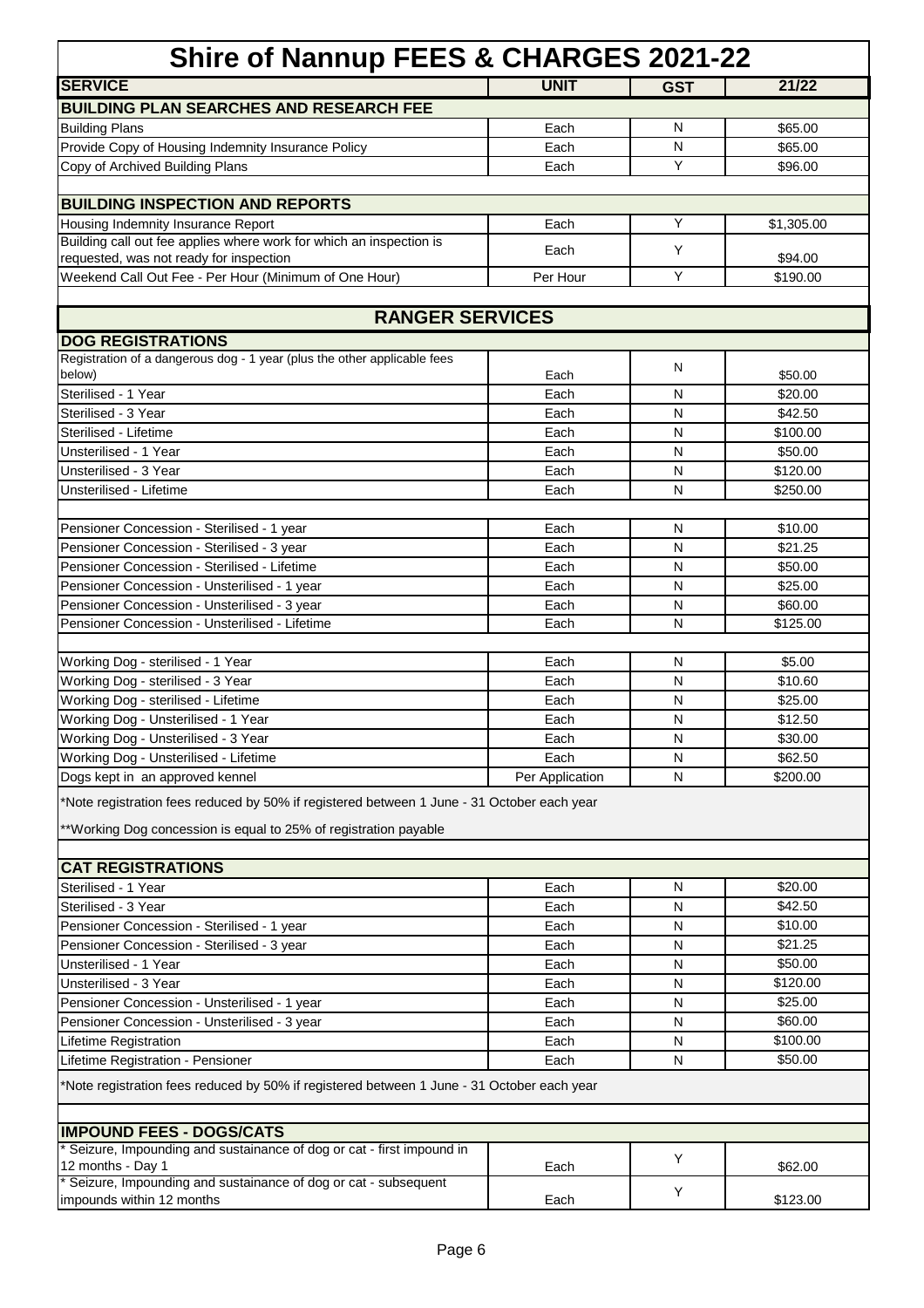| <b>Shire of Nannup FEES &amp; CHARGES 2021-22</b>                                                                                                                                          |              |            |                                |
|--------------------------------------------------------------------------------------------------------------------------------------------------------------------------------------------|--------------|------------|--------------------------------|
| <b>SERVICE</b>                                                                                                                                                                             | <b>UNIT</b>  | <b>GST</b> | 21/22                          |
|                                                                                                                                                                                            |              | Y          |                                |
| * Seizure, Impounding and sustainance of dog or cat -Non business Day                                                                                                                      | Each         |            | \$205.00                       |
| In addition to the above, private boarding fees may apply<br>Sustenance fee day 2 onwards - Per day, per animal                                                                            | Each         | Y          | \$36.00                        |
| Dog/Cat Surrender fee plus cost of destruction and disposal                                                                                                                                | Each         | Υ          | \$164.00                       |
| Dangerous Dog (Declared) compliance and annual inspection fee                                                                                                                              | Each         | Υ          | \$103.00                       |
| Application for exemption to be able to keep more than prescribed<br>number of dogs under Dogs Local Law                                                                                   | Each         | Y          | \$51.00                        |
| Application for exemption to be able to keep more than prescribed<br>number of cats under Keeping & Welfare of Cats Local Law                                                              | Each         | Υ          | \$51.00                        |
|                                                                                                                                                                                            |              |            |                                |
| <b>IMPOUND FEES - LARGE ANIMALS</b>                                                                                                                                                        |              |            | $$56 + pick up and$            |
| Grade 1 (Stallions, Mules, Bulls, Boars over 2 years) - 1st day                                                                                                                            | Each         | Y          | transport costs                |
| per day thereafter                                                                                                                                                                         | Each         | Y          | \$25.00<br>$$50 + pick up and$ |
| Grade 1a (Stallions, Mules, Bulls, Boars under 2 years of age) - 1st Day                                                                                                                   | Each         | Y          | transport costs                |
| per day thereafter                                                                                                                                                                         | Each         | Y          | \$25.00                        |
|                                                                                                                                                                                            |              | Y          | $$45 + pick up and$            |
| Grade 2 (Mares, Geldings, Colts, Fillies and Cows) - 1st Day<br>per day thereafter                                                                                                         | Each<br>Each | Y          | transport costs<br>\$25.00     |
|                                                                                                                                                                                            |              |            | $$45 + pick up and$            |
| Grade 3 (Sheep Goats, Pigs and Lambs) - 1st Day                                                                                                                                            | Each         | Y          | transport costs                |
| per day thereafter                                                                                                                                                                         | Each         | Υ          | \$26.00                        |
| Non business hour surcharge all grades: weekends, weekdays between                                                                                                                         |              | Υ          |                                |
| 5.00pm to 7.00am                                                                                                                                                                           | per hour     |            | \$15.00                        |
|                                                                                                                                                                                            |              |            |                                |
| DAMAGE BY TRESPASS BY LARGE ANIMALS<br>Trespass in enclosed growing crop of any kind, garden or private                                                                                    |              |            |                                |
| enclosed property, public cemetery or public parkland by any grade of<br>large animal                                                                                                      | Each         | Y          | \$20 per animal                |
| Trespass into unenclosed paddock or meadow of grass or of stubble by<br>any grade of large animal                                                                                          | Each         | Υ          | \$15 per animal                |
| Trespass into any other unenclosed land by any grade of large animal                                                                                                                       | Each         | Υ          | \$10 per animal                |
| NB: No damage is payable in respect of a suckling animal under the                                                                                                                         |              |            |                                |
| age of 6 months running with its mother.                                                                                                                                                   |              |            |                                |
|                                                                                                                                                                                            |              |            |                                |
| <b>RANGER - OTHER SERVICES</b>                                                                                                                                                             |              |            |                                |
| Ranger time per hour                                                                                                                                                                       | per hour     | Y          | \$130.00                       |
|                                                                                                                                                                                            |              |            |                                |
| <b>IMPOUND FEE - VEHICLE</b>                                                                                                                                                               |              | Y          |                                |
| Impound fee<br>Storage fee - per day                                                                                                                                                       |              | Υ          | \$105.00<br>\$4.00             |
| <b>Towing Fee</b>                                                                                                                                                                          |              | Y          | At $cost + 20%$                |
|                                                                                                                                                                                            |              |            |                                |
| <b>ILLEGAL CAMPING</b>                                                                                                                                                                     |              |            |                                |
| Follow the link to the Caravan Parks and Camping Grounds Regulations 1997 for a full list of modified penalty infringements issued<br>under the Caravan Parks and Camping Grounds Act 1995 |              |            |                                |
| <b>Caravan Parks and Camping Grounds Regulations 1997</b>                                                                                                                                  |              |            |                                |
|                                                                                                                                                                                            |              |            |                                |
| <b>DEPOT SERVICES</b>                                                                                                                                                                      |              |            |                                |
| <b>REFUSE COLLECTION</b>                                                                                                                                                                   |              |            |                                |
| Kerbside Rubbish Collection                                                                                                                                                                | Per Bin      | N          | \$315.00                       |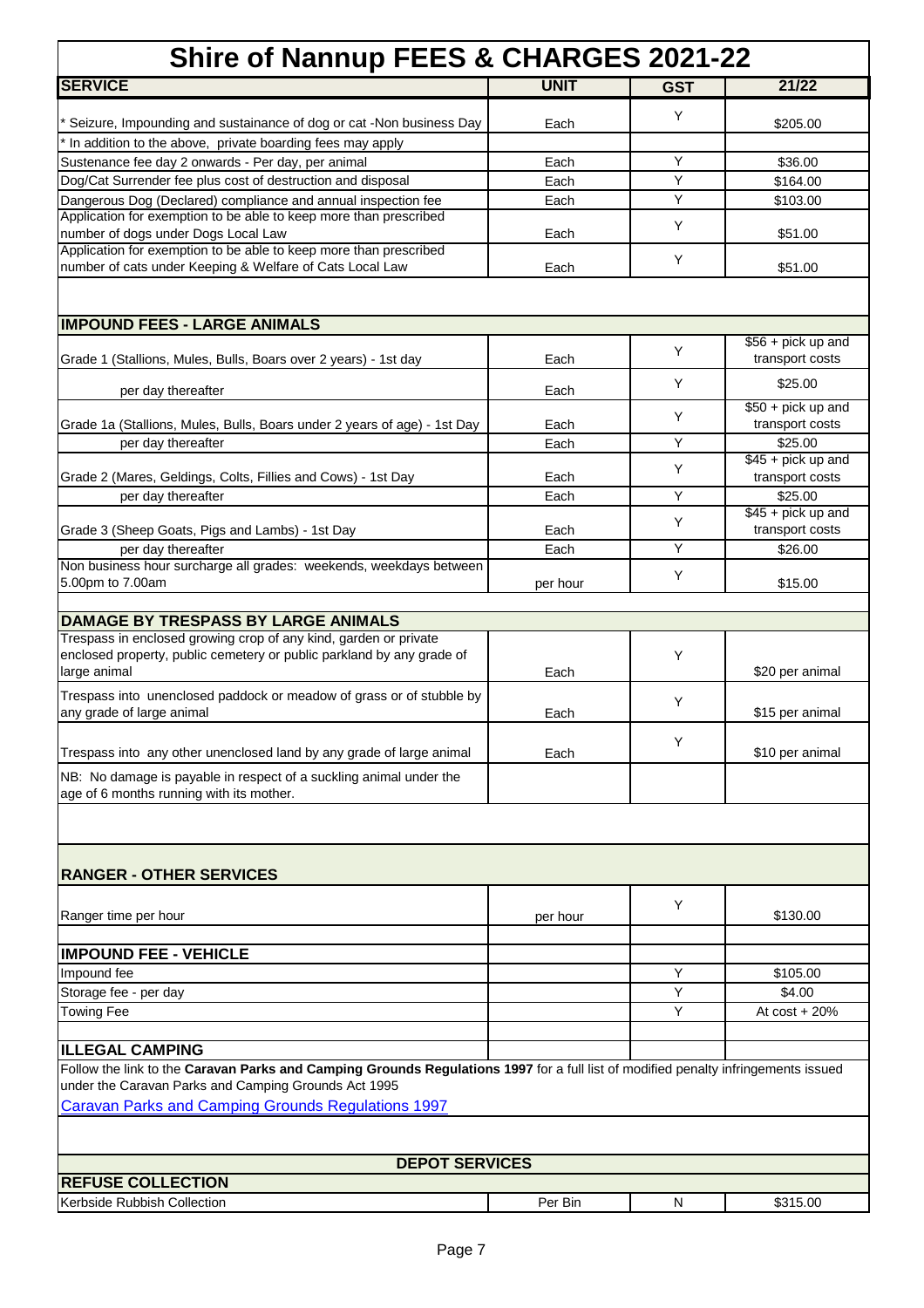| Shire of Nannup FEES & CHARGES 2021-22                                                      |                              |                |                     |  |
|---------------------------------------------------------------------------------------------|------------------------------|----------------|---------------------|--|
| <b>SERVICE</b>                                                                              | <b>UNIT</b>                  | <b>GST</b>     | 21/22               |  |
| Kerbside Recycling                                                                          | Per Bin                      | N              | \$190.00            |  |
|                                                                                             |                              |                |                     |  |
| <b>SUPPLY OF AGGREGATE</b>                                                                  |                              |                |                     |  |
| Supply of Used Aggregate Ex-Depot - Loaded                                                  | Per Trailer                  | Y              | \$48.00             |  |
| Supply of New Aggregate Ex-Depot - Loaded                                                   | Per Trailer                  | Y              | \$112.00            |  |
| Only the plant listed below is available for hire. All plant must be hired with an operator |                              |                |                     |  |
| <b>WEEKDAY HIRE</b>                                                                         |                              |                |                     |  |
| 4.5T Truck                                                                                  | Per Std Hour                 | Υ              | \$146.58            |  |
| 14T Truck                                                                                   | Per Std Hour                 | Y              | \$186.00            |  |
| Backhoe                                                                                     | Per Std Hour                 | Y              | \$165.00            |  |
| Grader                                                                                      | Per Std Hour                 | Y              | \$213.00            |  |
| Loader                                                                                      | Per Std Hour                 | Υ              | \$188.00            |  |
| Roller                                                                                      | Per Std Hour                 | Υ              | \$155.00            |  |
| Tractor                                                                                     | Per Std Hour                 | Υ              | \$150.00            |  |
| <b>WEEKEND HIRE</b>                                                                         |                              |                |                     |  |
| 4.5T Truck                                                                                  | Per Std Hour                 | Υ              | \$196.00            |  |
| 14T Truck                                                                                   | Per Std Hour                 | Υ              | \$231.00            |  |
| Backhoe                                                                                     | Per Std Hour                 | Y              | \$215.00            |  |
| Grader                                                                                      | Per Std Hour                 | $\overline{Y}$ | \$248.00            |  |
| Loader                                                                                      | Per Std Hour                 | Y              | \$231.00            |  |
| Roller                                                                                      | Per Std Hour                 | Y              | \$231.00            |  |
| Tractor                                                                                     | Per Std Hour                 | Y              | \$220.00            |  |
| <b>OTHER HIRE CHARGES</b>                                                                   |                              |                |                     |  |
| Hire of Pig Trailer                                                                         | Per Std Hour                 | Y              | \$71.00             |  |
| Hire of Float                                                                               | Per Std Hour                 | Y              | \$71.00             |  |
|                                                                                             |                              |                |                     |  |
| <b>LABOUR CHARGES</b>                                                                       |                              | Y              |                     |  |
| Weekdav<br>Weekend                                                                          | Per Std Hour<br>Per Std Hour | Y              | \$71.00<br>\$108.00 |  |
|                                                                                             |                              |                |                     |  |
| <b>OTHER WORKS</b>                                                                          |                              |                |                     |  |
| Directional Signage - Ordering and Installation (Fingerboard sign only x                    |                              | Y              |                     |  |
| 1)                                                                                          | Per sign                     |                | \$501.00            |  |
| Directional Signs - Ordering and Installation of larger signs x 1                           | Per sign                     | Υ              | Quoted per sign     |  |
| <b>HIRE OF TEMPORARY FENCING</b>                                                            |                              |                |                     |  |
| Bond                                                                                        | Per Hire                     | Y              | \$538.00            |  |
| For Other Local Governments for Extended Periods Only                                       | Per Metre/Week               | Υ              | \$21.00             |  |
| Erected & Dismantled within Nannup Townsite                                                 | Per Metre/Week               | Υ              | \$21.00             |  |
|                                                                                             |                              |                |                     |  |
| <b>WATER FROM RECREATION CENTRE STAND PIPE:</b>                                             |                              |                |                     |  |
| <b>Commercial Users</b>                                                                     | Per K/L                      | Y              | \$26.00             |  |
| Local Residents for Domestic Purposes                                                       | Per K/L                      | Υ              | \$10.00             |  |
| <b>Access Cards</b>                                                                         | 1                            | Υ              | \$110.00            |  |
| Heavy Haulage Agreement                                                                     | Each                         | Υ              | \$277.00            |  |
|                                                                                             |                              |                |                     |  |
| <b>CEMETERY</b>                                                                             |                              |                |                     |  |
| <b>Grant of Right of Burial</b>                                                             |                              |                |                     |  |
| Grant of Exclusive Right of Burial - 25 Year Period                                         | Each                         | Υ              | \$902.00            |  |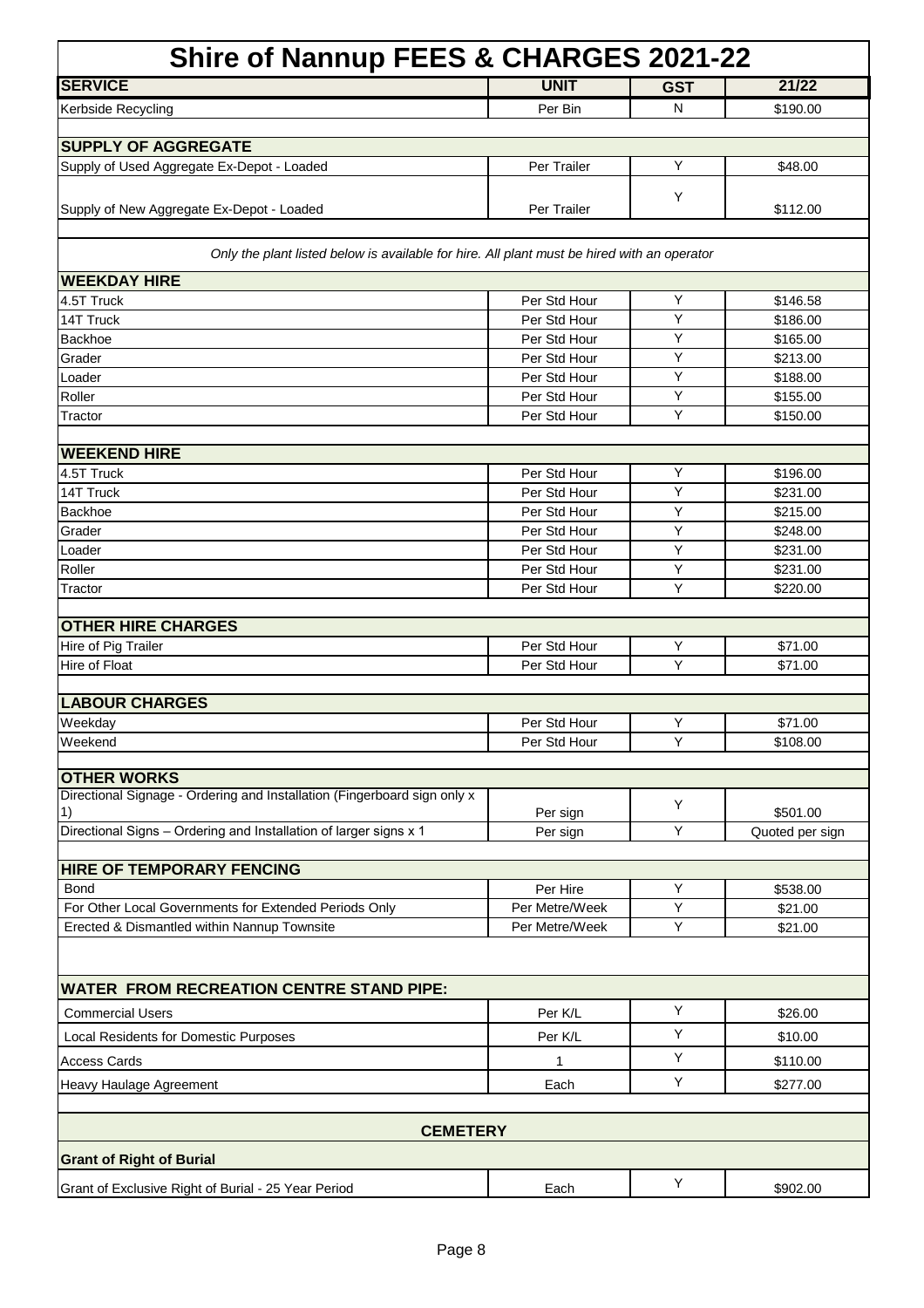| <b>Shire of Nannup FEES &amp; CHARGES 2021-22</b>                                                                                   |             |            |               |  |
|-------------------------------------------------------------------------------------------------------------------------------------|-------------|------------|---------------|--|
| <b>SERVICE</b>                                                                                                                      | <b>UNIT</b> | <b>GST</b> | 21/22         |  |
| Grant of Exclusive Right of Burial Niche Wall/Rose Garden - 25 Year                                                                 |             |            |               |  |
| Period                                                                                                                              | Each        | Y          | \$215.00      |  |
| Renewal of Grant of Exclusive Right of Burial - 25 Year Period                                                                      | Each        | Υ          | \$159.00      |  |
| Registration of Transfer of Form of Grant of Right of Burial                                                                        | Each        | Y          | \$31.00       |  |
| Pre-need purchase of certificate for grave site- same fees applicable as                                                            |             |            |               |  |
| <b>Grant Exclusive Right of Burial</b>                                                                                              | Each        | Y          | \$902.00      |  |
| Pre-need purchase of certificate for burial Niche Wall/Rose Garden-                                                                 |             | Y          |               |  |
| same fees applicable as Grant Exclusive Right of Burial                                                                             | Each        |            | \$215.00      |  |
| Re-fund of Pre-need certificate not to exceed the amount originally paid                                                            |             | Y          |               |  |
| less an administration fee                                                                                                          | Each        |            | \$92.00       |  |
| <b>INTERMENT TO A DEPTH OF 2.1M</b>                                                                                                 |             |            |               |  |
| Any Person Ten Years of Age or Older                                                                                                | Each        | Y          | \$1,128.00    |  |
| Any Person Under Ten Years of Age                                                                                                   | Each        | Y          | \$969.00      |  |
| A Stillborn Child                                                                                                                   | Each        | Y          | \$636.00      |  |
| Additional Fee - Interment Without Due Notice                                                                                       | Each        | Y          | \$133.00      |  |
| Additional Fee - Interment Not in Usual Hours                                                                                       | Each        | Y          | \$133.00      |  |
| Additional Fee - Interment on a Saturday, Sunday or Public Holiday                                                                  | Each        | Y          | \$625.00      |  |
|                                                                                                                                     |             |            |               |  |
| <b>ASHES</b>                                                                                                                        |             |            |               |  |
| Interment of Ashes                                                                                                                  | Each        | Y          | \$267.00      |  |
| Placement of Ashes Within Niche Wall (includes plaque with standard                                                                 |             | Y          |               |  |
| inscription)                                                                                                                        | Each        |            | \$543.00      |  |
| Placement of Ashes in Rose Garden (includes plaque with standard                                                                    | Each        | Y          |               |  |
| inscription & Concrete Base)                                                                                                        |             |            | \$574.00      |  |
| Additional Line on Plaque Order Form (further to the standard inscription                                                           |             | Υ          |               |  |
| of Name, Dates & 1 Line)                                                                                                            | Each        | Y          | \$27.00       |  |
| Additional Emblem on Plaque (further to the standard emblem)<br>Transfer of ashes into new position within Niche Wall (plus cost of | Each        |            | Cost recovery |  |
| plaque if required)                                                                                                                 | Each        | Y          | \$95.00       |  |
| Placement of Ashes in Rose Garden - No Plaque                                                                                       | Each        | Y          | \$308.00      |  |
|                                                                                                                                     |             |            |               |  |
| <b>MEMORIALS</b>                                                                                                                    |             |            |               |  |
| Memorial Plaque - No Ashes - Rose Garden (includes plaque with                                                                      |             |            |               |  |
| standard inscription & Concrete Base)                                                                                               | Each        | Y          | \$425.00      |  |
| Memorial Plaque - No Ashes - Niche Wall                                                                                             | Each        | Y          | \$395.00      |  |
| Additional Line on Plaque Order Form (further to the standard inscription                                                           |             |            |               |  |
| of Name, Dates &                                                                                                                    |             | Y          |               |  |
| 1 Line)                                                                                                                             | Each        |            | \$28.00       |  |
| Interments, (Shrub selection to be approved by CEO as per Council plan)                                                             |             |            |               |  |
| - Initial Placement (includes plaque with standard inscription                                                                      |             |            |               |  |
| & concrete base                                                                                                                     | Each        | Y          | \$846.00      |  |
| - Subsequent Single Placements                                                                                                      | Each        | Y          | \$431.00      |  |
| Permission to Erect Headstone, Kerbing or Monument                                                                                  | Each        | Y          | \$53.00       |  |
|                                                                                                                                     |             |            |               |  |
| <b>LICENSE FEES</b>                                                                                                                 |             |            |               |  |
| Undertakers Annual License Fee                                                                                                      | Each        | Υ          | \$154.00      |  |
| Undertakers Single License Fee (for one interment)                                                                                  | Each        | Y          | \$103.00      |  |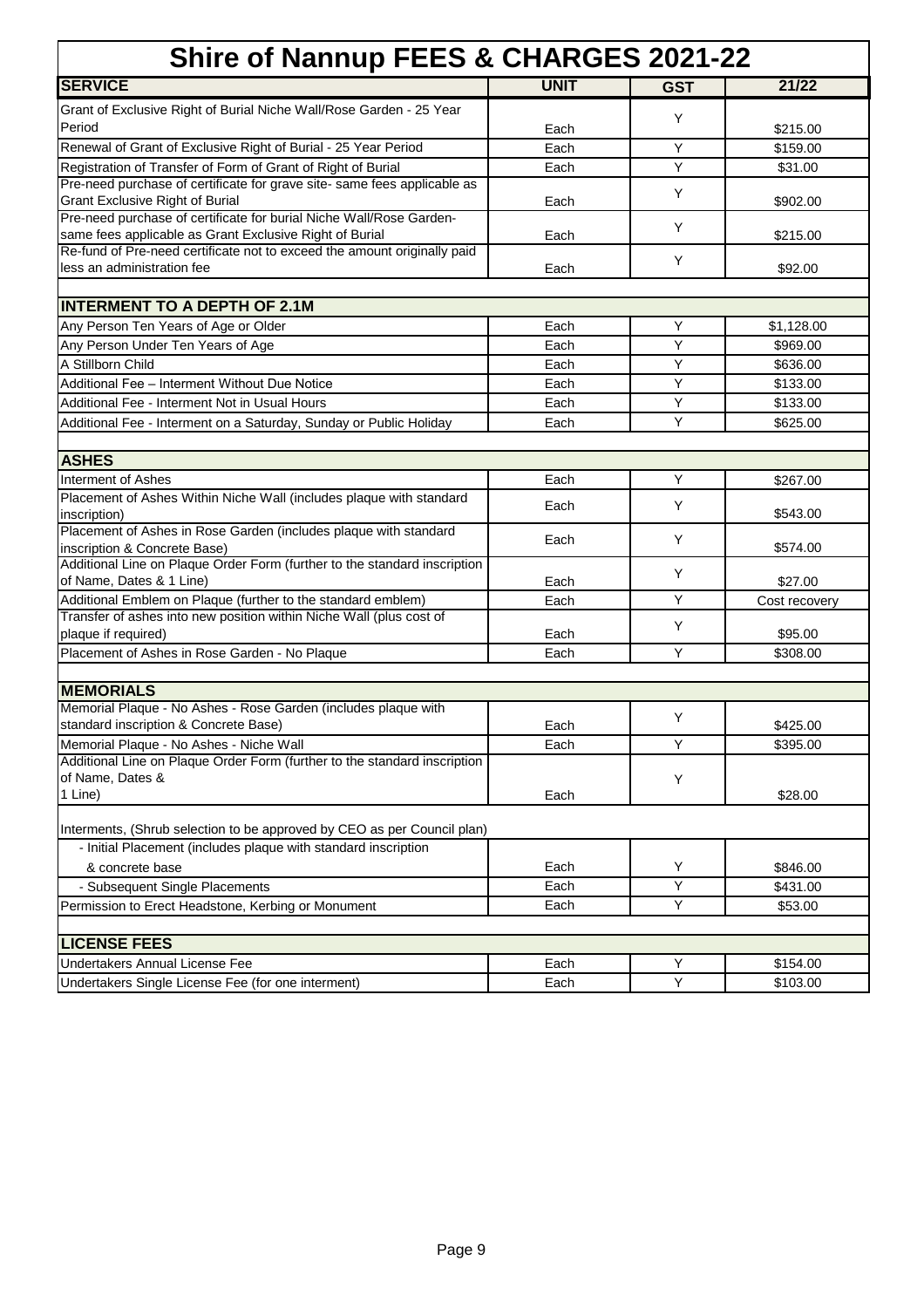| Shire of Nannup Town Planning Fees & Charges 2021-2022                                                                                                                                                                                                                                                                                                                                                                                                                                                                                                                                                                                                                                                                                                                                                                                                                                                           |                  |              |                                                             |  |  |
|------------------------------------------------------------------------------------------------------------------------------------------------------------------------------------------------------------------------------------------------------------------------------------------------------------------------------------------------------------------------------------------------------------------------------------------------------------------------------------------------------------------------------------------------------------------------------------------------------------------------------------------------------------------------------------------------------------------------------------------------------------------------------------------------------------------------------------------------------------------------------------------------------------------|------------------|--------------|-------------------------------------------------------------|--|--|
| <b>DEVELOPMENT APPLICATIONS</b>                                                                                                                                                                                                                                                                                                                                                                                                                                                                                                                                                                                                                                                                                                                                                                                                                                                                                  |                  |              |                                                             |  |  |
|                                                                                                                                                                                                                                                                                                                                                                                                                                                                                                                                                                                                                                                                                                                                                                                                                                                                                                                  |                  |              |                                                             |  |  |
| <b>Charge &amp; Comment</b>                                                                                                                                                                                                                                                                                                                                                                                                                                                                                                                                                                                                                                                                                                                                                                                                                                                                                      | <b>STATUTORY</b> | <b>GST</b>   | 2021/22                                                     |  |  |
| Determination of a development application where the estimated cost of the development is:                                                                                                                                                                                                                                                                                                                                                                                                                                                                                                                                                                                                                                                                                                                                                                                                                       |                  |              |                                                             |  |  |
| a) No more than \$50,000                                                                                                                                                                                                                                                                                                                                                                                                                                                                                                                                                                                                                                                                                                                                                                                                                                                                                         | Y                | N            | \$147                                                       |  |  |
| b) More than \$50,000 but not more than \$500,000                                                                                                                                                                                                                                                                                                                                                                                                                                                                                                                                                                                                                                                                                                                                                                                                                                                                | Y                | N            | 0.32% of the estimated cost of the<br>development           |  |  |
| c) More than \$500,000 but not more than \$2.5 million                                                                                                                                                                                                                                                                                                                                                                                                                                                                                                                                                                                                                                                                                                                                                                                                                                                           | Y                | N            | \$1,700 + 0.257% for every \$1 in<br>excess of \$500,000    |  |  |
| d) More than \$2.5 million but not more than \$5 milliion                                                                                                                                                                                                                                                                                                                                                                                                                                                                                                                                                                                                                                                                                                                                                                                                                                                        | Y                | N            | \$7,161 + 0.206% for every \$1 in<br>excess of \$2.5M       |  |  |
| e) More than \$5 million but not more than \$21.5 million                                                                                                                                                                                                                                                                                                                                                                                                                                                                                                                                                                                                                                                                                                                                                                                                                                                        | Y                | N            | \$12,633 + 0.123% for every \$1 in<br>excess of \$5 million |  |  |
| f) More than \$21.5 million                                                                                                                                                                                                                                                                                                                                                                                                                                                                                                                                                                                                                                                                                                                                                                                                                                                                                      | Y                | N            | \$34,196                                                    |  |  |
| Note: If the development has commenced or being carried out prior to approval, an additional amount, by way of penalty that is twice the<br>amount of the maximum fee payable for determination of the application under Parts (a), (b), (c), (d), (e) and (f) will be added to base rate.                                                                                                                                                                                                                                                                                                                                                                                                                                                                                                                                                                                                                       |                  |              |                                                             |  |  |
| MISCELLANEOUS DEVELOPMENT APPLICATIONS                                                                                                                                                                                                                                                                                                                                                                                                                                                                                                                                                                                                                                                                                                                                                                                                                                                                           |                  |              |                                                             |  |  |
| Single Dwelling (where Planning Approval required)                                                                                                                                                                                                                                                                                                                                                                                                                                                                                                                                                                                                                                                                                                                                                                                                                                                               | N                | N            | \$150                                                       |  |  |
| Additions to Single Dwelling (where Planning Approval required)                                                                                                                                                                                                                                                                                                                                                                                                                                                                                                                                                                                                                                                                                                                                                                                                                                                  | N                | N            | \$150                                                       |  |  |
| Ancillary Accomodation/Granny Flat/Caretakers Dwelling/Workers<br>Accommodation                                                                                                                                                                                                                                                                                                                                                                                                                                                                                                                                                                                                                                                                                                                                                                                                                                  | N                | N            | \$150                                                       |  |  |
| <b>Notes:</b><br>1. Applications that are subject to Development Assessment Panels will attract an additional fee at the rate set out in Schedule 1 to the Planning<br>and Development (Development Assessment Panels) Regulations 2011<br>2. Applicants are to provide details of estimated cost of development (includes any car parking, effluent disposal, landscaping features, etc).<br>3. Delegated Authority has been provided to the CEO to determine the value of proposed development. If applicants disagree with the estimate<br>made by the Shire reconsideration can be requested if evidence of the cost of development can be provided. If applicants still dispute the<br>estimated cost determined by the Shire the matter can be referred to the Fees Arbitration Panel (WAPC WAMA) for determination.<br>4. The costs of advertising and any specialist reports will be an additional cost. |                  |              |                                                             |  |  |
|                                                                                                                                                                                                                                                                                                                                                                                                                                                                                                                                                                                                                                                                                                                                                                                                                                                                                                                  |                  |              |                                                             |  |  |
| Farm Stay/Holiday Cottage (in existing residence)                                                                                                                                                                                                                                                                                                                                                                                                                                                                                                                                                                                                                                                                                                                                                                                                                                                                | N                | N            | \$317                                                       |  |  |
| Application for approval of home occupation                                                                                                                                                                                                                                                                                                                                                                                                                                                                                                                                                                                                                                                                                                                                                                                                                                                                      | Υ                | N            | \$222                                                       |  |  |
| Sign Application Fee                                                                                                                                                                                                                                                                                                                                                                                                                                                                                                                                                                                                                                                                                                                                                                                                                                                                                             | N                | N            | \$160                                                       |  |  |
| Relocation of a Building Envelope                                                                                                                                                                                                                                                                                                                                                                                                                                                                                                                                                                                                                                                                                                                                                                                                                                                                                | N                | N            | \$131                                                       |  |  |
| Setback Reduction (in addition to other fees)                                                                                                                                                                                                                                                                                                                                                                                                                                                                                                                                                                                                                                                                                                                                                                                                                                                                    | N                | N            | \$131                                                       |  |  |
| Application for change of use or for change or continuation of a non-<br>conforming use where no new development is occurring                                                                                                                                                                                                                                                                                                                                                                                                                                                                                                                                                                                                                                                                                                                                                                                    | Υ                | N            | \$295                                                       |  |  |
| Alfresco Dining                                                                                                                                                                                                                                                                                                                                                                                                                                                                                                                                                                                                                                                                                                                                                                                                                                                                                                  | N                | N            | \$317                                                       |  |  |
| Extending Conditional Planning Approval/Renewal Fee                                                                                                                                                                                                                                                                                                                                                                                                                                                                                                                                                                                                                                                                                                                                                                                                                                                              | Y                | N            | \$73                                                        |  |  |
| Retail / Shop (use only)                                                                                                                                                                                                                                                                                                                                                                                                                                                                                                                                                                                                                                                                                                                                                                                                                                                                                         | N                | N            | \$78                                                        |  |  |
| Bed & Breakfast Accommodation (additional fees if notification<br>req'd)                                                                                                                                                                                                                                                                                                                                                                                                                                                                                                                                                                                                                                                                                                                                                                                                                                         | N                | N            | \$330                                                       |  |  |
| <b>Consulting Rooms</b>                                                                                                                                                                                                                                                                                                                                                                                                                                                                                                                                                                                                                                                                                                                                                                                                                                                                                          | N                | N            | \$202                                                       |  |  |
| Light/General/Service/Rural Industry (use only)                                                                                                                                                                                                                                                                                                                                                                                                                                                                                                                                                                                                                                                                                                                                                                                                                                                                  | N                | N            | \$78                                                        |  |  |
| <b>Extractive Industry</b>                                                                                                                                                                                                                                                                                                                                                                                                                                                                                                                                                                                                                                                                                                                                                                                                                                                                                       | Υ                | N            | \$739                                                       |  |  |
| <b>Timber Plantation</b>                                                                                                                                                                                                                                                                                                                                                                                                                                                                                                                                                                                                                                                                                                                                                                                                                                                                                         | N                | $\mathsf{N}$ | 0.32% of the estimated value                                |  |  |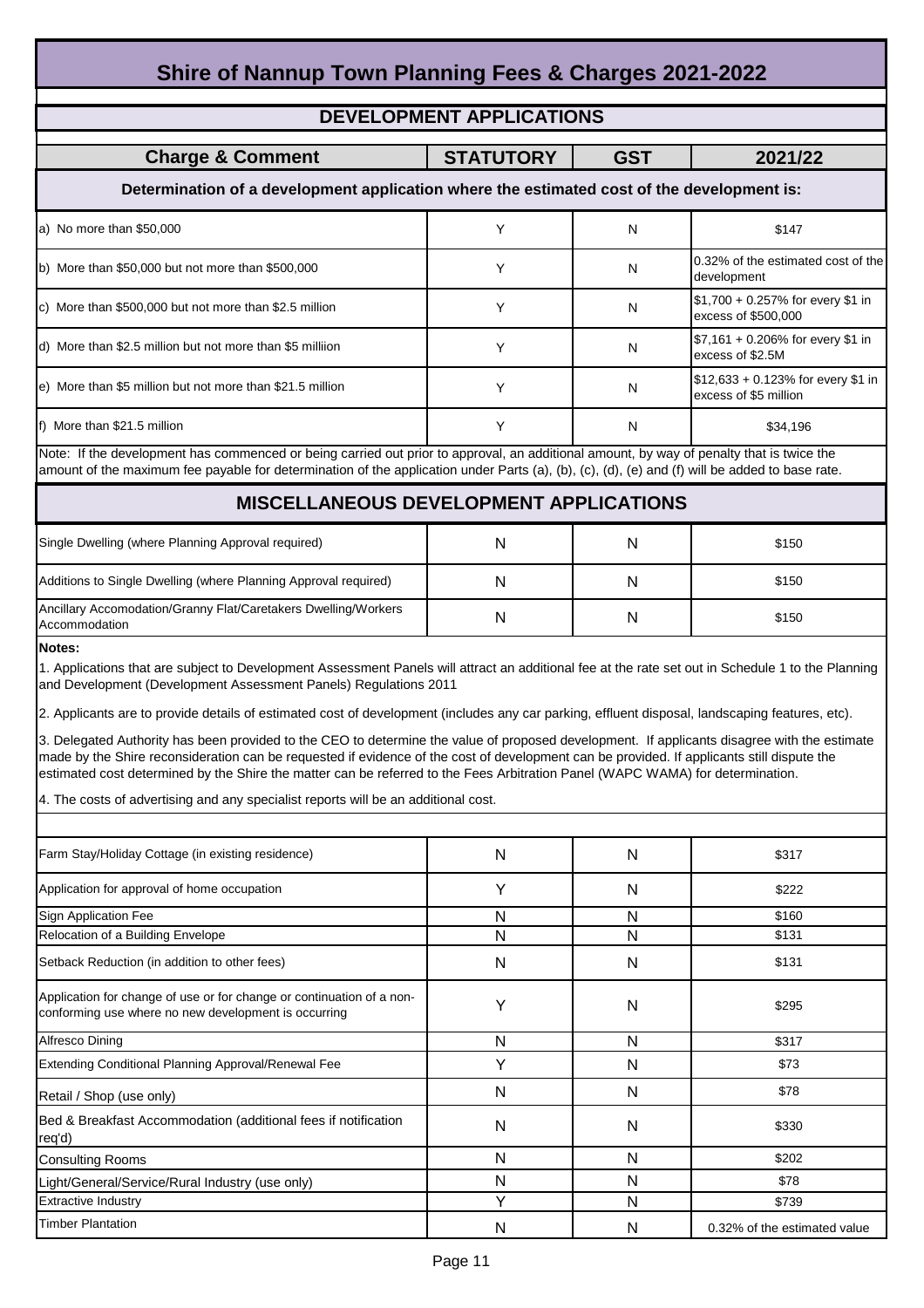| <b>Charge &amp; Comment</b> |                                                          | <b>STATUTORY</b> | <b>GST</b> | 2021/22                                                       |
|-----------------------------|----------------------------------------------------------|------------------|------------|---------------------------------------------------------------|
|                             | a) For a certificate<br>under Section 5B(2)              | N                | Ν          | Minimum \$100                                                 |
| Nannup Strata Title Fees    | b) For a certificate<br>under Section 8A(f)<br>or $9(3)$ | N                | N          | Minimum \$100                                                 |
|                             | c) For a Form 7<br>certificate                           | N                | N          | \$0.20 per square metre of<br>building floor area (min \$107) |

**Notes:** 

1. If an extractive industry has commenced or is being carried out prior to approval, an additional amount, by way of penalty that is twice the amount of the fee payable for determination of the application as noted above will be added to the standard fee.

2. Applications that are subject to Development Assessment Panels will attract an additional fee at the rate set out in Schedule 1 to the Planning and Development (Development Assessment Panels) Regulations 2011.

3. Applicants are to provide details of estimated cost of development (includes any car parking, effluent disposal, landscaping features, etc). 4. Delegated Authority has been provided to the CEO to determine the value of proposed development. If applicants disagree with the estimate made by the Shire reconsideration can be requested if evidence of the cost of development can be provided. If applicants still dispute the estimated cost determined by the Shire, the matter can be referred to the Fees Arbitration Panel (WAPC WAMA) for determination.

| <b>SCHEME AMENDMENTS/STRUCTURE PLANS</b>                                                    |  |   |                         |  |
|---------------------------------------------------------------------------------------------|--|---|-------------------------|--|
| Basic Amendment                                                                             |  |   | \$558 per application   |  |
| Standard Amendment                                                                          |  |   | \$2,878 per application |  |
| Complex Amendment                                                                           |  | N | \$5,034 per application |  |
| Minor Structure Plan - only applies when CEO determines that<br>advertising is not required |  | N | \$558 per application   |  |
| <b>Standard Structure Plan</b>                                                              |  |   | \$2,878 per application |  |
| Major Structure Plan                                                                        |  | N | \$5,034 per application |  |
| Detailed area plans                                                                         |  | N | \$853 per application   |  |
| Revised detailed area plans                                                                 |  | N | \$426 per application   |  |

**Notes:**

1. Details of the calculation used to derive the fee is to be made available to the applicant upon request

2. Any specialist external studies (soil reports, land capability analysis, engineering reports, etc) are to be provided by the applicant at the applicants cost. Such costs are separate to the fees stipulated in this schedule.

3. If an applicant is not satisfied that the fee calculated by the Shire are a reasonable estimate of the service, the matter may be referred to the Fees Arbitration Panel (WAPC, WAMA) for determination.

| <b>SUBDIVISIONS</b>                                           |                    |   |   |                                                         |  |  |
|---------------------------------------------------------------|--------------------|---|---|---------------------------------------------------------|--|--|
|                                                               | Up to 5 lots       |   | N | \$73 per lot                                            |  |  |
| <b>IClearance Certificates</b>                                | 6 to 195 lots      | Υ | N | \$73 per lot for the first 5 lots, then<br>\$35 per lot |  |  |
|                                                               | More than 195 lots |   | N | \$7,393 per application                                 |  |  |
| <b>OTHER PLANNING FEES</b>                                    |                    |   |   |                                                         |  |  |
| Issue of zoning certificate                                   |                    |   | N | \$73 each                                               |  |  |
| Section 40 (Liquor Licensing) Certificate                     |                    | N | Y | \$85                                                    |  |  |
| Replying to a property settlement questionnaire               |                    | v | v | \$73 each                                               |  |  |
| Issue of written planning advice                              |                    | v |   | \$73 each                                               |  |  |
| Certificate of Title Search                                   |                    | N | v | \$85 each                                               |  |  |
| Road Closure Application                                      |                    | N | v | \$600 per application                                   |  |  |
| <b>PLANNING DOCUMENTS</b>                                     |                    |   |   |                                                         |  |  |
| Copy of Local Planning Scheme Text                            |                    | N |   | \$85 each                                               |  |  |
| Copy of Local Planning Strategy                               |                    | N |   | \$85 each                                               |  |  |
| Copy of Municipal Inventory                                   |                    | N |   | \$85 each                                               |  |  |
| ADVERTISING/NOTIFICATION OF PROPOSALS (NOT SCHEME AMENDMENTS) |                    |   |   |                                                         |  |  |
| Local newspaper advertising                                   |                    | N | N | \$200 per advertisement                                 |  |  |
| Notos:                                                        |                    |   |   |                                                         |  |  |

**Notes:**

1. Advertising and/or notification fees are to be paid in addition to any development application fees (as set out in part 1 of this Schedule) 2. Advertising or nearby land owner notification may be required to comply with Council's local planning scheme(s), policies or may be determined as being a requirement of the planning assessment process by Shire Officers.